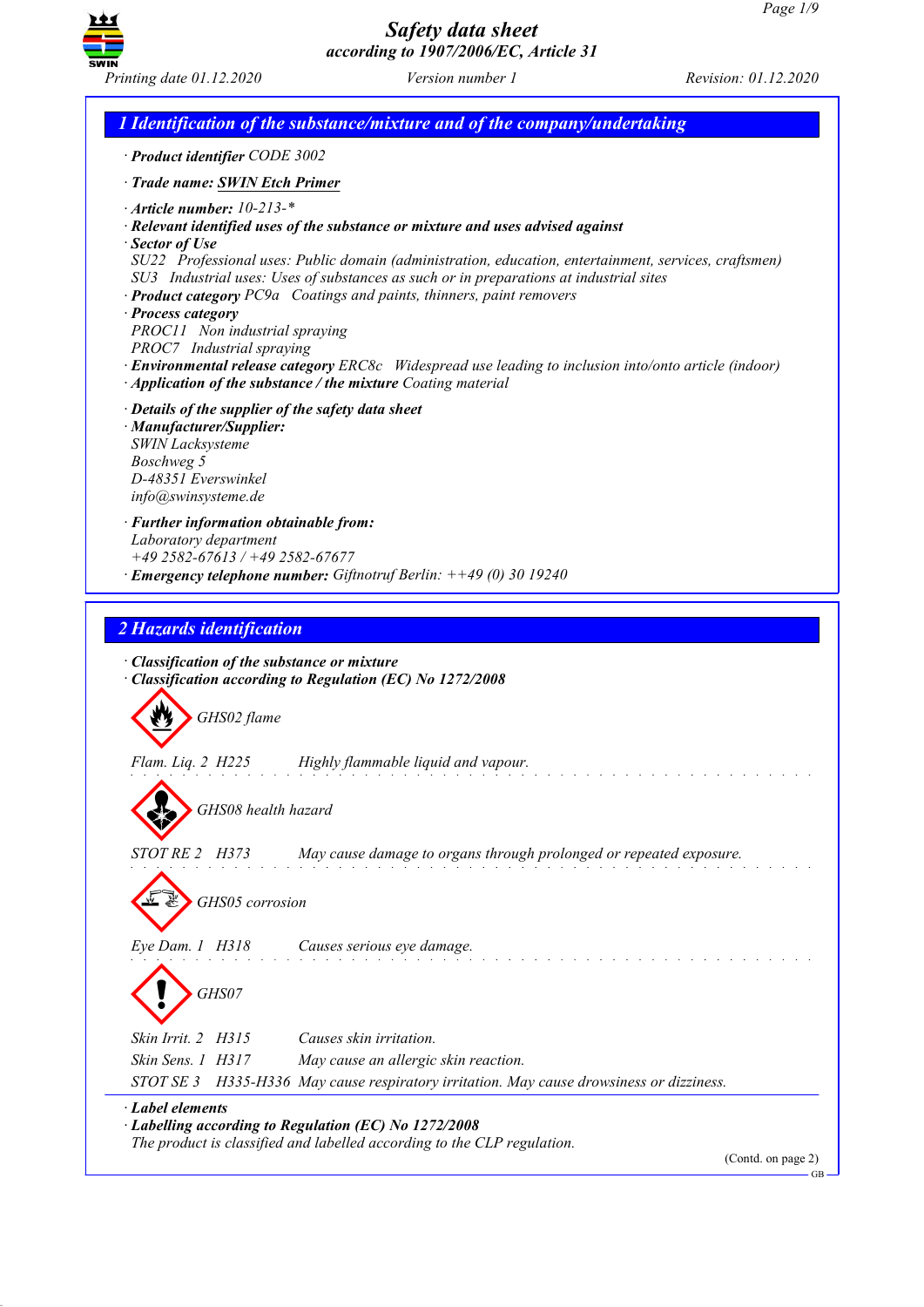*Printing date 01.12.2020 Version number 1 Revision: 01.12.2020*

*according to 1907/2006/EC, Article 31*

*Safety data sheet*

*Trade name: SWIN Etch Primer*

(Contd. of page 1) *· Hazard pictograms* E GHS02 E GHS05  $\langle \cdot \rangle$ GHS07 E GHS08 *· Signal word Danger · Hazard-determining components of labelling: butan-1-ol xylene reaction product: bisphenol-A-(epichlorhydrin) epoxy resin (number average molecular weight > 700 - <1100 chromium orthophosphate · Hazard statements H225 Highly flammable liquid and vapour. H315 Causes skin irritation. H318 Causes serious eye damage. H317 May cause an allergic skin reaction. H335-H336 May cause respiratory irritation. May cause drowsiness or dizziness. H373 May cause damage to organs through prolonged or repeated exposure. · Precautionary statements P210 Keep away from heat, hot surfaces, sparks, open flames and other ignition sources. No smoking. P260 Do not breathe dust/fume/gas/mist/vapours/spray. P271 Use only outdoors or in a well-ventilated area. P305+P351+P338 IF IN EYES: Rinse cautiously with water for several minutes. Remove contact lenses, if present and easy to do. Continue rinsing. P310 Immediately call a POISON CENTER/doctor. P321 Specific treatment (see on this label). P362+P364 Take off contaminated clothing and wash it before reuse. P501 Dispose of contents/container in accordance with local/regional/national/international regulations. · Other hazards - · Results of PBT and vPvB assessment*

- *· PBT: Not applicable. · vPvB: Not applicable.*
- 

### *3 Composition/information on ingredients*

*· Chemical characterisation: Mixtures*

*· Description: Mixture of substances listed below with nonhazardous additions.*

|  | $CAS: 71-36-3$<br>EINECS: 200-751-6                                    | butan-1-ol<br>$\otimes$ Flam. Liq. 3, H226; $\otimes$ Eye Dam. 1, H318; $\otimes$ Acute Tox.<br>Reg.nr.: 01-2119484630-38-XXXX   4, H302; Skin Irrit. 2, H315; STOT SE 3, H335-H336                            | $25 - 50\%$  |  |
|--|------------------------------------------------------------------------|----------------------------------------------------------------------------------------------------------------------------------------------------------------------------------------------------------------|--------------|--|
|  | $CAS: 1330-20-7$<br>EINECS: 215-535-7                                  | xvlene<br>Elam. Liq. 3, H226; STOT RE 2, H373; Asp. Tox. 1,<br>Reg.nr.: 01-2119488216-32-XXXX   H304; Acute Tox. 4, H312; Acute Tox. 4, H332; Skin Irrit.<br>2, H315; Eye Irrit. 2, H319; STOT SE 3, H335      | $10 - 25\%$  |  |
|  | $CAS: 108-65-6$<br>EINECS: 203-603-9<br>Reg.nr.: 01-2119475791-29-XXXX | 2-methoxy-1-methylethyl acetate<br>$\otimes$ Flam. Liq. 3, H226                                                                                                                                                | $10 - 25%$   |  |
|  | CAS: 25068-38-6<br>$NLP: 500-033-5$                                    | reaction product: bisphenol-A-(epichlorhydrin) epoxy resin<br>(number average molecular weight $> 700 - 1100$<br>Reg.nr.: 01-2119456619-26-XXXX \( Skin Irrit. 2, H315; Eye Irrit. 2, H319; Skin Sens. 1, H317 | $2.5 - 10\%$ |  |
|  | (Contd. on page 3)                                                     |                                                                                                                                                                                                                |              |  |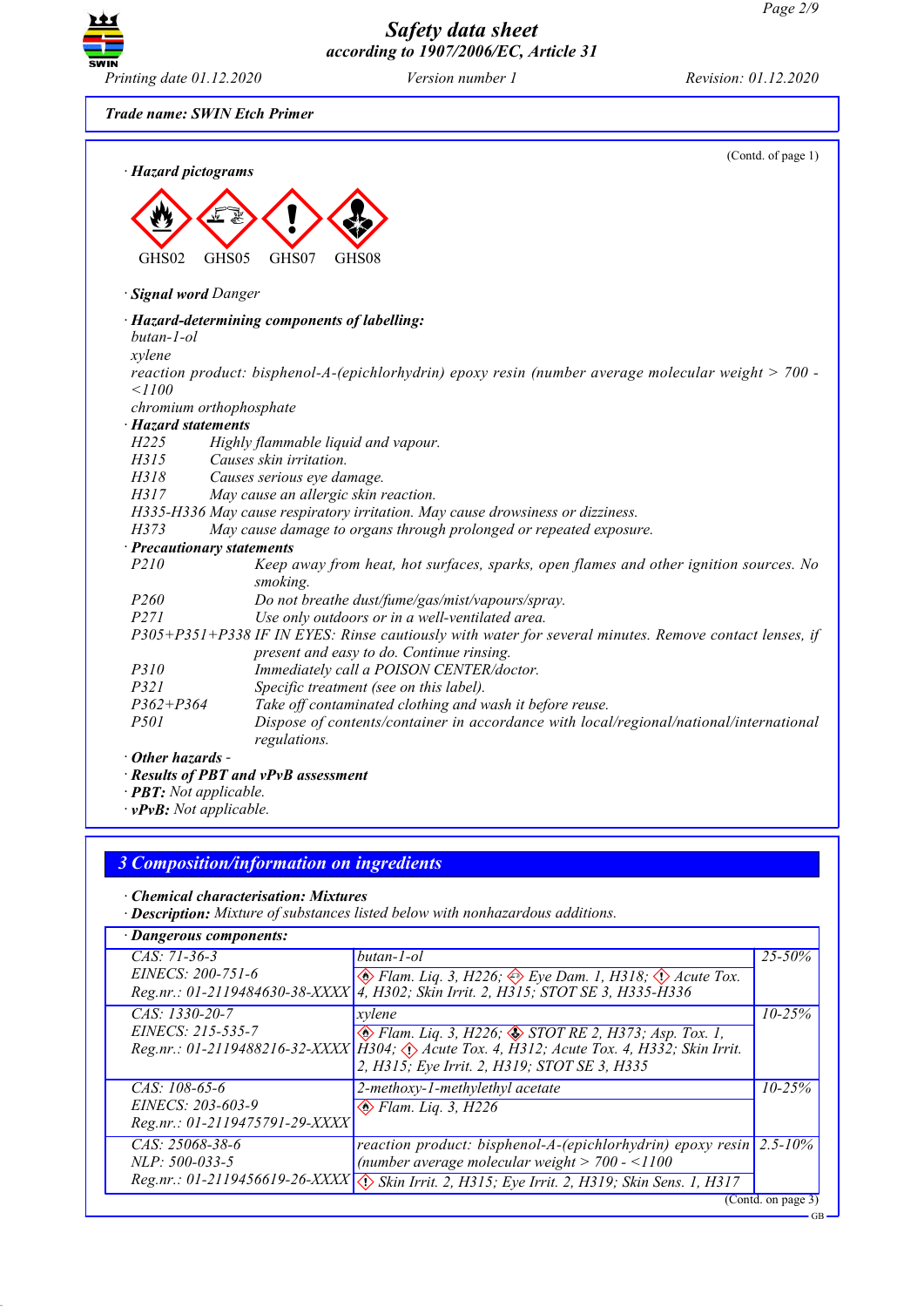

*Trade name: SWIN Etch Primer*

|                                                                                                              |                                                         | (Contd. of page 2) |  |
|--------------------------------------------------------------------------------------------------------------|---------------------------------------------------------|--------------------|--|
| $CAS: 7789-04-0$                                                                                             | chromium orthophosphate                                 | $2.5 - 10\%$       |  |
| $Reg.nr.: 01-212074781-54$                                                                                   | $\diamond$ Skin Sens. 1, H317                           |                    |  |
| $CAS: 123-86-4$                                                                                              | $n$ -butyl acetate                                      | $\leq 2.5\%$       |  |
| EINECS: 204-658-1                                                                                            | $\otimes$ Flam. Liq. 3, H226; $\otimes$ STOT SE 3, H336 |                    |  |
| $Reg.nr.: 01-2119485493-29-XXXX$                                                                             |                                                         |                    |  |
| $\it{AJJ2}$ and $\it{LrC}$ and $\it{LmC}$ . Then the considered of the Rest of homometric professor $\it{L}$ |                                                         |                    |  |

*· Additional information: For the wording of the listed hazard phrases refer to section 16.*

# *4 First aid measures*

- *· Description of first aid measures*
- *· General information: Personal protection for the First Aider.*
- *· After inhalation:*
- *Supply fresh air.*

*Seek medical treatment in case of complaints.*

- *· After skin contact:*
- *If skin irritation continues, consult a doctor.*
- *Immediately wash with water and soap and rinse thoroughly.*
- *· After eye contact: Rinse opened eye for several minutes under running water. Seek medical treatment.*
- *· After swallowing: Do not induce vomiting; call for medical help immediately.*
- *· Information for doctor:*
- *· Most important symptoms and effects, both acute and delayed No further relevant information available.*
- *· Indication of any immediate medical attention and special treatment needed*
- *No further relevant information available.*

### *5 Firefighting measures*

- *· Extinguishing media*
- *· Suitable extinguishing agents:*
- *CO2, powder or water spray. Fight larger fires with water spray or alcohol resistant foam.*
- *· For safety reasons unsuitable extinguishing agents: Water with full jet*
- *· Special hazards arising from the substance or mixture No further relevant information available.*
- *· Advice for firefighters*
- *· Protective equipment: Mouth respiratory protective device.*

### *6 Accidental release measures*

- *· Personal precautions, protective equipment and emergency procedures Wear protective equipment. Keep unprotected persons away. Ensure adequate ventilation*
- *· Environmental precautions: Do not allow to enter sewers/ surface or ground water.*
- *· Methods and material for containment and cleaning up: Absorb with liquid-binding material (sand, diatomite, acid binders, universal binders, sawdust). Dispose contaminated material as waste according to item 13.*
- *· Reference to other sections*
- *See Section 7 for information on safe handling.*

*See Section 8 for information on personal protection equipment.*

### *7 Handling and storage*

- *· Handling:*
- *· Precautions for safe handling Keep receptacles tightly sealed.*

(Contd. on page 4)

GB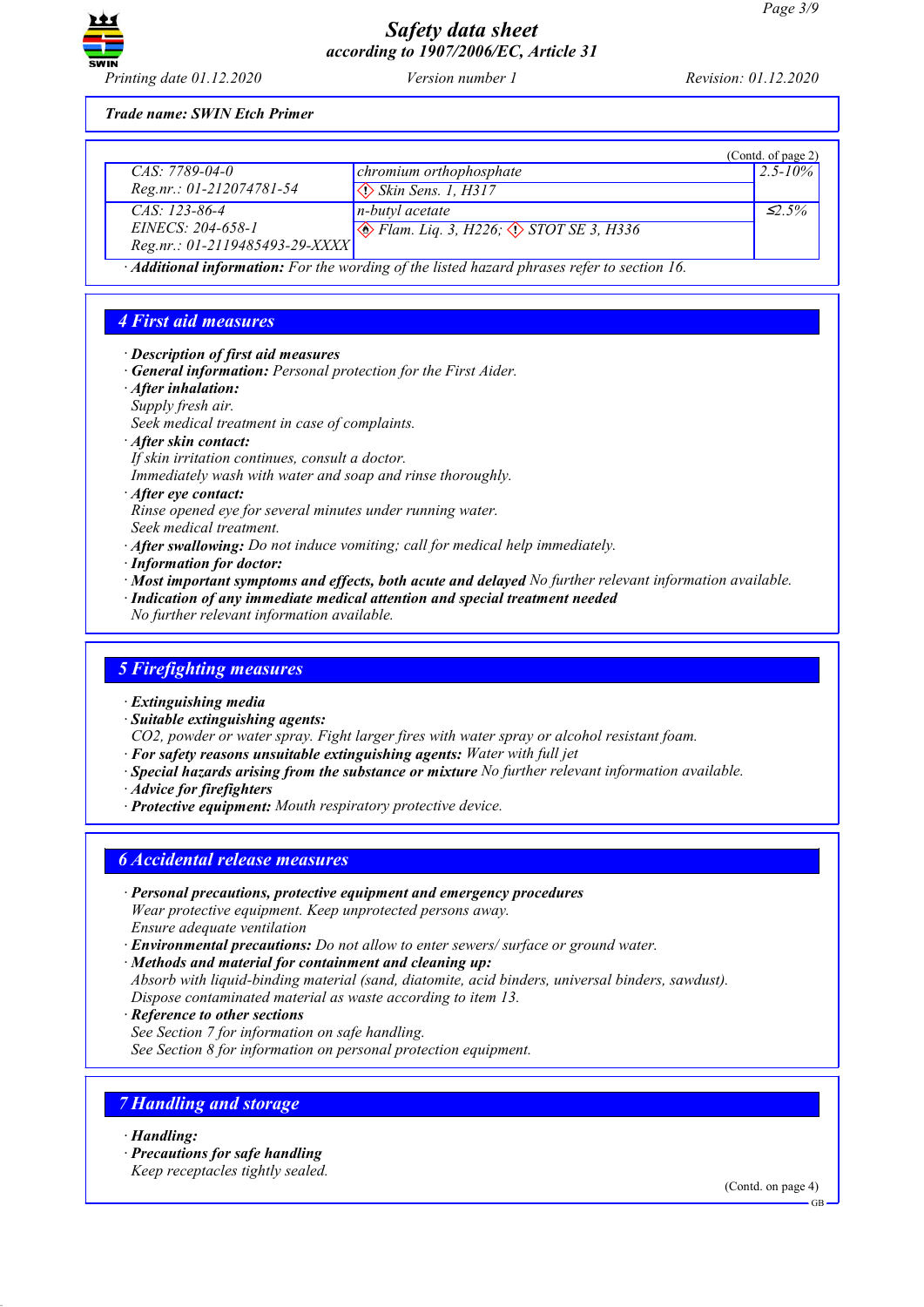

### *Trade name: SWIN Etch Primer*

|                                                                           | (Contd. of page 3) |
|---------------------------------------------------------------------------|--------------------|
| Ensure good ventilation/exhaustion at the workplace.                      |                    |
| Restrict the quantity stored at the work place.                           |                    |
| · Information about fire - and explosion protection:                      |                    |
| Fumes can combine with air to form an explosive mixture.                  |                    |
| Flammable gas-air mixtures may form in empty receptacles.                 |                    |
| Keep ignition sources away - Do not smoke.                                |                    |
| Use explosion-proof apparatus / fittings and spark-proof tools.           |                    |
| Protect against electrostatic charges.                                    |                    |
| $\cdot$ Conditions for safe storage, including any incompatibilities      |                    |
| · Storage:<br>· Requirements to be met by storerooms and receptacles:     |                    |
| Provide solvent resistant, sealed floor.                                  |                    |
| Suitable material for receptacles and pipes: steel or stainless steel.    |                    |
| · Information about storage in one common storage facility: Not required. |                    |
| · Further information about storage conditions:                           |                    |
| Keep container tightly sealed.                                            |                    |
| Store receptacle in a well ventilated area.                               |                    |
| $\cdot$ Specific end use(s) No further relevant information available.    |                    |
|                                                                           |                    |
|                                                                           |                    |
| <b>8 Exposure controls/personal protection</b>                            |                    |

*· Additional information about design of technical facilities: No further data; see item 7.*

#### *· Control parameters*

| · Ingredients with limit values that require monitoring at the workplace: |                                                                                                                                      |  |  |
|---------------------------------------------------------------------------|--------------------------------------------------------------------------------------------------------------------------------------|--|--|
| $71 - 36 - 3$ butan-1-ol                                                  |                                                                                                                                      |  |  |
|                                                                           | WEL Short-term value: $154$ mg/m <sup>3</sup> , 50 ppm                                                                               |  |  |
|                                                                           | Sk                                                                                                                                   |  |  |
|                                                                           | 108-65-6 2-methoxy-1-methylethyl acetate                                                                                             |  |  |
|                                                                           | WEL Short-term value: $548$ mg/m <sup>3</sup> , 100 ppm                                                                              |  |  |
|                                                                           | Long-term value: $274$ mg/m <sup>3</sup> , 50 ppm                                                                                    |  |  |
|                                                                           | Sk                                                                                                                                   |  |  |
|                                                                           | 123-86-4 n-butyl acetate                                                                                                             |  |  |
|                                                                           | WEL Short-term value: 966 mg/m <sup>3</sup> , 200 ppm                                                                                |  |  |
|                                                                           | Long-term value: $724$ mg/m <sup>3</sup> , 150 ppm                                                                                   |  |  |
|                                                                           | · Additional information: The lists valid during the making were used as basis.                                                      |  |  |
|                                                                           | · Exposure controls                                                                                                                  |  |  |
|                                                                           | · Personal protective equipment:                                                                                                     |  |  |
|                                                                           | · General protective and hygienic measures:                                                                                          |  |  |
|                                                                           | Keep away from foodstuffs, beverages and feed.                                                                                       |  |  |
|                                                                           | Immediately remove all soiled and contaminated clothing                                                                              |  |  |
|                                                                           | Wash hands before breaks and at the end of work.                                                                                     |  |  |
|                                                                           | Do not inhale gases / fumes / aerosols.                                                                                              |  |  |
|                                                                           | Avoid contact with the eyes and skin.                                                                                                |  |  |
|                                                                           | · Respiratory protection:                                                                                                            |  |  |
|                                                                           | In case of brief exposure or low pollution use respiratory filter device. In case of intensive or longer exposure                    |  |  |
|                                                                           | use self-contained respiratory protective device.<br>Use suitable respiratory protective device in case of insufficient ventilation. |  |  |
| Filter A2/P2                                                              |                                                                                                                                      |  |  |
| · Protection of hands:                                                    |                                                                                                                                      |  |  |
| Only use chemical-protective gloves with CE-labelling of category III.    |                                                                                                                                      |  |  |
|                                                                           | Protective gloves                                                                                                                    |  |  |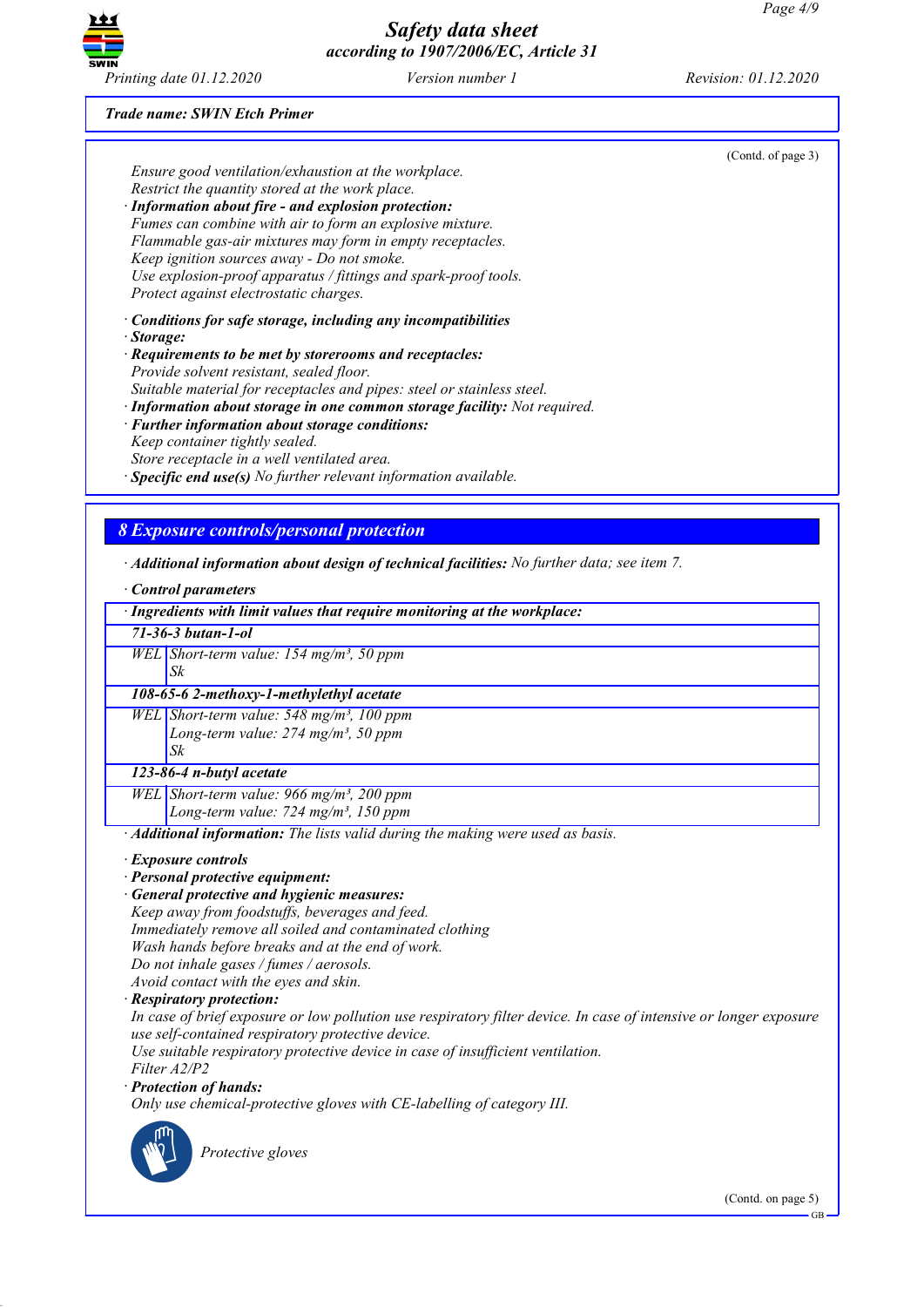

*Trade name: SWIN Etch Primer*

(Contd. of page 4)

*Preventive skin protection by use of skin-protecting agents is recommended.*

*· Material of gloves* The selection of the suitable gloves does not only depend on the material, but also on further marks of quality *and varies from manufacturer to manufacturer. As the product is a preparation of several substances, the* resistance of the glove material can not be exactly calculated in advance and has therefore to be checked *prior to the application.*

*As protection from splashes gloves made of the following materials are suitable:*

*Nitrile rubber (Ansell Sol-Vex®)*

*Recommended thickness of the material:*  $\geq 0.4$  *mm* 

- *· Penetration time of glove material*
- *Value for the permeation: Level*  $\leq$  *l*

The exact break through time has to be found out by the manufacturer of the protective gloves and has to be *observed.*

- *· For the permanent contact => 480 minutes gloves made of the following materials are suitable:*
- *HPPE-laminatet film (Ansell Barrier®) · Eye protection:*



*Tightly sealed goggles*

*· Body protection:*

*Protective clothing, anti-static (TYVEK® CLASSIC PLUS) Safety shoes/boots, antstatic*

| <b>9 Physical and chemical properties</b>                                                                          |                                                                                                 |  |  |
|--------------------------------------------------------------------------------------------------------------------|-------------------------------------------------------------------------------------------------|--|--|
| <b>General Information</b><br>$\cdot$ Appearance:                                                                  | · Information on basic physical and chemical properties                                         |  |  |
| Form:                                                                                                              | Fluid                                                                                           |  |  |
| Colour:                                                                                                            | According to product specification                                                              |  |  |
| $\cdot$ Odour:                                                                                                     | Aromatic                                                                                        |  |  |
| · Odour threshold:                                                                                                 | Not determined.                                                                                 |  |  |
| $\cdot$ pH-value                                                                                                   | Not applicable.                                                                                 |  |  |
| · Change in condition<br>Melting point/freezing point:<br>Initial boiling point and boiling range: $116^{\circ}$ C | <b>Undetermined</b>                                                                             |  |  |
| · Flash point:                                                                                                     | $<$ 23 °C                                                                                       |  |  |
| · Flammability (solid, gas):                                                                                       | Not applicable.                                                                                 |  |  |
| · Ignition temperature:                                                                                            | 340 °C                                                                                          |  |  |
| $\cdot$ Decomposition temperature:                                                                                 | Not determined.                                                                                 |  |  |
| $\cdot$ Auto-ignition temperature:                                                                                 | Product is not selfigniting.                                                                    |  |  |
| · Explosive properties:                                                                                            | Product is not explosive. However, formation of explosive air/<br>vapour mixtures are possible. |  |  |
| · Explosion limits:<br>Lower:<br><b>Upper:</b>                                                                     | 1.1 Vol $\%$<br>9.4 Vol %                                                                       |  |  |
| $\cdot$ Vapour pressure at 20 °C:                                                                                  | $6.7$ $hPa$                                                                                     |  |  |
| $\cdot$ Relative density                                                                                           | $0.95 - 1.05$                                                                                   |  |  |
| Vapour density                                                                                                     |                                                                                                 |  |  |
| $\cdot$ Evaporation rate                                                                                           | Not determined.                                                                                 |  |  |
|                                                                                                                    | (Cond. on page 6)                                                                               |  |  |

GB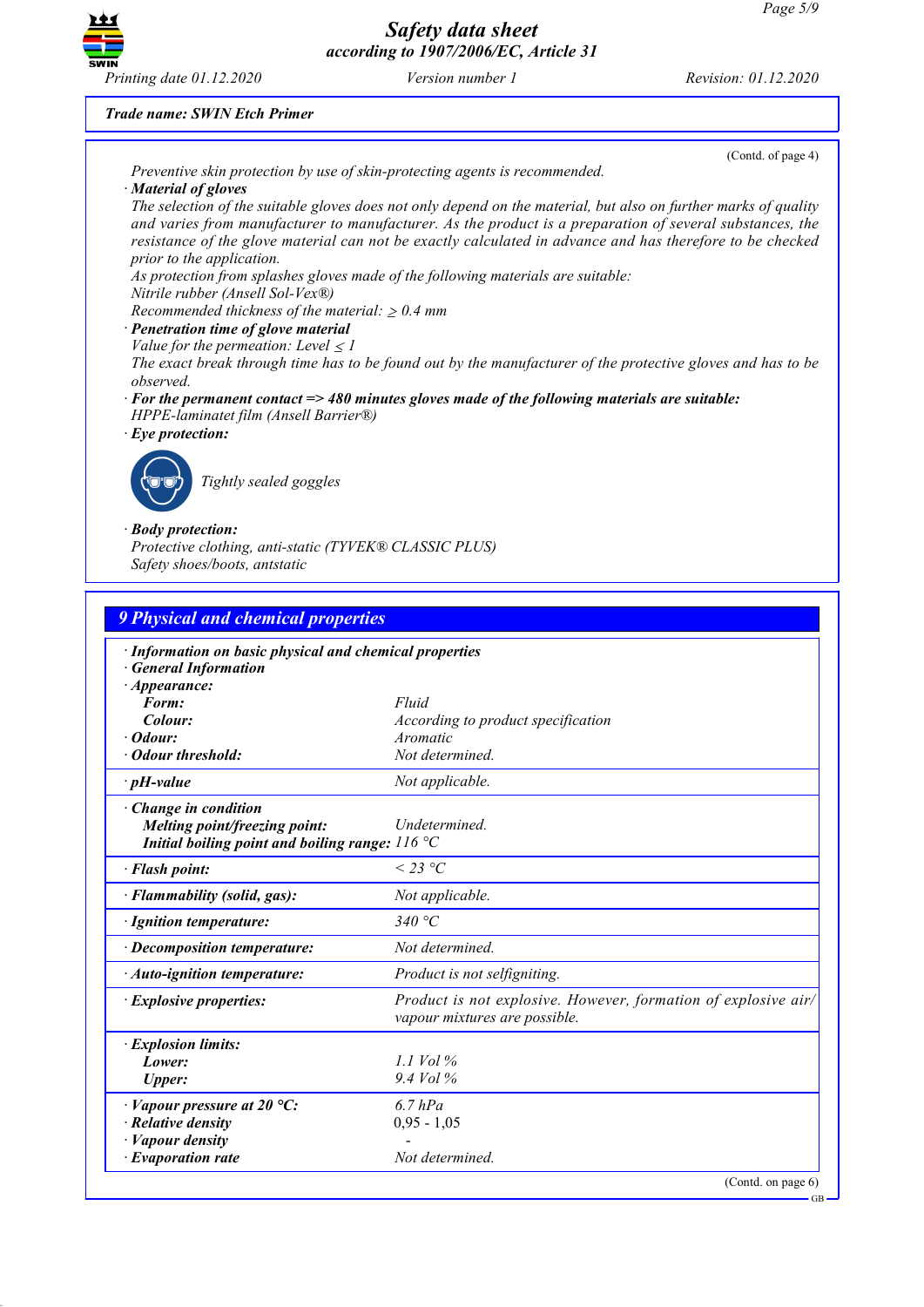

*Trade name: SWIN Etch Primer*

|                                                                       | (Contd. of page 5)                         |
|-----------------------------------------------------------------------|--------------------------------------------|
| $\cdot$ Solubility in / Miscibility with<br>water:                    | Not miscible or difficult to mix.          |
| $\cdot$ Partition coefficient: n-octanol/water:                       | Not determined.                            |
| $\cdot$ <i>Viscosity:</i><br>Dynamic:<br>Kinematic at $20^{\circ}$ C: | Not determined.<br>$70 s$ (DIN 53211/4)    |
| $\cdot$ Other information                                             | No further relevant information available. |

### *10 Stability and reactivity*

*· Reactivity No further relevant information available.*

*· Chemical stability*

*· Thermal decomposition / conditions to be avoided: No decomposition if used according to specifications.*

- *· Possibility of hazardous reactions No dangerous reactions known.*
- *· Conditions to avoid No further relevant information available.*
- *· Incompatible materials: No further relevant information available.*
- *· Hazardous decomposition products: No dangerous decomposition products known.*

# *11 Toxicological information*

*· Information on toxicological effects*

*· Acute toxicity Based on available data, the classification criteria are not met.*

#### *· LD/LC50 values relevant for classification:*

#### *71-36-3 butan-1-ol*

| $1330.30 \pm 1$ |                                                                                                                                                                               |
|-----------------|-------------------------------------------------------------------------------------------------------------------------------------------------------------------------------|
|                 |                                                                                                                                                                               |
|                 | Oral $\begin{array}{ l l }\n\hline\nOral & LDS0 & 790 mg/kg (rat) \\ Dermal & LDS0 & 3,400 mg/kg (rabbit) \\ Inhalative & LCS0/4 h & 8,000 mg/l (rat) \\ \hline\n\end{array}$ |
|                 |                                                                                                                                                                               |
|                 |                                                                                                                                                                               |

## *1330-20-7 xylene*

*Oral LD50 4,300 mg/kg (rat) Dermal LD50 2,000 mg/kg (rabbit)*

*· Primary irritant effect:*

*· Skin corrosion/irritation*

*Causes skin irritation.*

*· Serious eye damage/irritation*

*Causes serious eye damage.*

*· Respiratory or skin sensitisation*

*- Persons already sensitised to may develop allergic reactions when using this product.*

*- Persons suffering from asthma, eczema or skin problems should avoid contact with this product.*

*May cause an allergic skin reaction.*

*· Additional toxicological information:*

*· CMR effects (carcinogenity, mutagenicity and toxicity for reproduction)*

*· Germ cell mutagenicity Based on available data, the classification criteria are not met.*

*· Carcinogenicity Based on available data, the classification criteria are not met.*

*· Reproductive toxicity Based on available data, the classification criteria are not met.*

*· STOT-single exposure*

*May cause respiratory irritation. May cause drowsiness or dizziness.*

*· STOT-repeated exposure*

*May cause damage to organs through prolonged or repeated exposure.*

*· Aspiration hazard Based on available data, the classification criteria are not met.*

(Contd. on page 7)

GB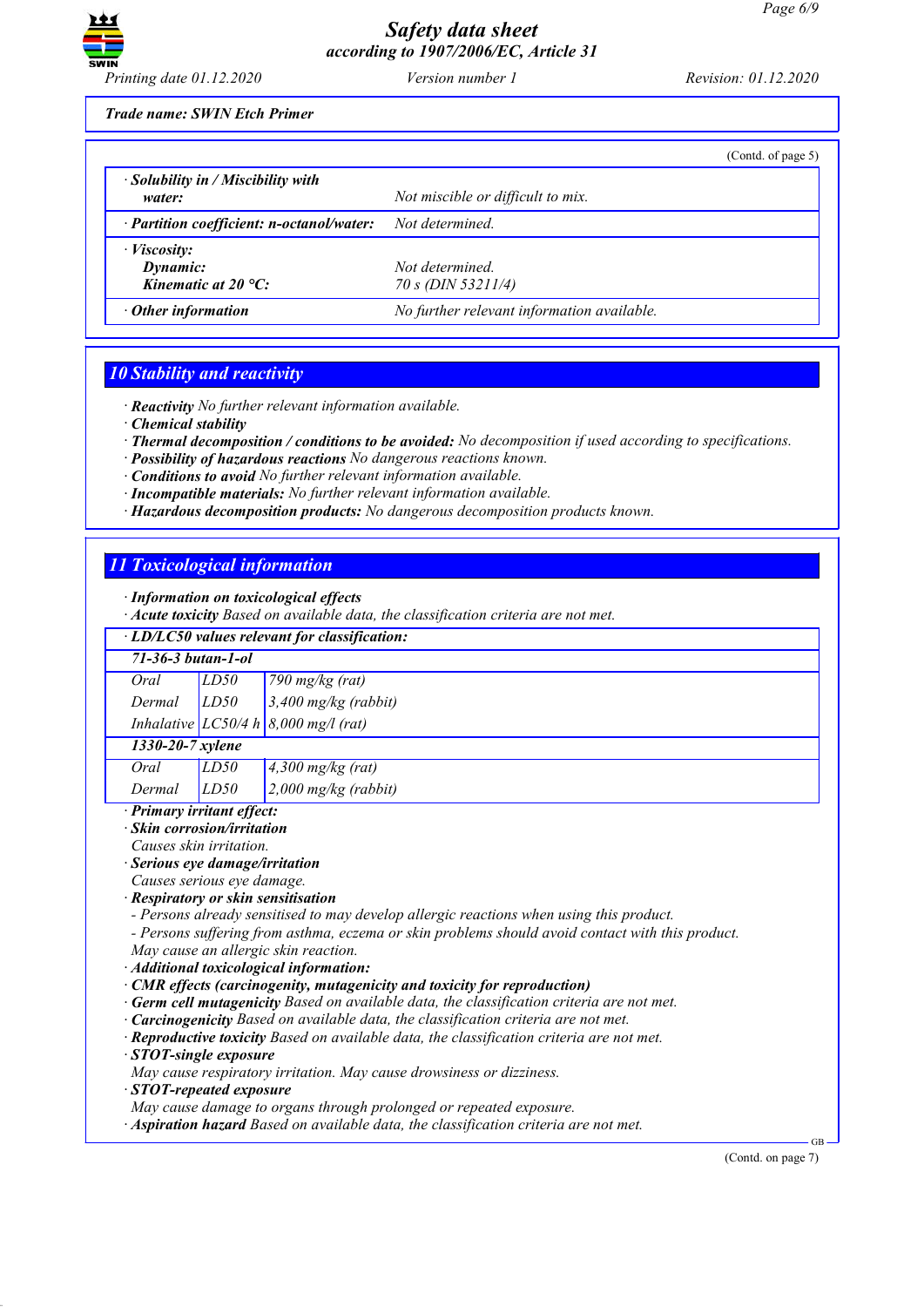

*Trade name: SWIN Etch Primer*

(Contd. of page 6)

## *12 Ecological information*

- *· Toxicity*
- *· Aquatic toxicity: No further relevant information available.*
- *· Persistence and degradability No further relevant information available.*
- *· Behaviour in environmental systems:*
- *· Bioaccumulative potential No further relevant information available.*
- *· Mobility in soil No further relevant information available.*
- *· Ecotoxical effects:*
- *· Remark: Harmful to fish*
- *· Additional ecological information:*
- *· General notes:*

*Water hazard class 2 (German Regulation) (Self-assessment): hazardous for water Do not allow product to reach ground water, water course or sewage system. Harmful to aquatic organisms*

- *· Results of PBT and vPvB assessment*
- *· PBT: Not applicable.*
- *· vPvB: Not applicable.*
- *· Other adverse effects No further relevant information available.*

### *13 Disposal considerations*

#### *· Waste treatment methods*

*· Recommendation*

*Must not be disposed together with household garbage. Do not allow product to reach sewage system.*

#### *· European waste catalogue*

|  | 08 00 00   WASTES FROM THE MANUFACTURE, FORMULATION, SUPPLY AND USE (MFSU) OF |
|--|-------------------------------------------------------------------------------|
|  | COATINGS (PAINTS, VARNISHES AND VITREOUS ENAMELS), ADHESIVES, SEALANTS        |
|  | <b>AND PRINTING INKS</b>                                                      |
|  | 08 01 00   wastes from MFSU and removal of paint and varnish                  |
|  |                                                                               |

*08 01 11\* waste paint and varnish containing organic solvents or other hazardous substances*

#### *· Uncleaned packaging:*

*15 00 00: WASTE PACKAGING; ABSORBENTS, WIPING CLOTHS, FILTER MATERIALS AND PROTECTIVE CLOTHING NOT OTHERWISE SPECIFIED*

*15 01 00: packaging (including separately collected municipal packaging waste)*

*15 01 10\*: packaging containing residues of or contaminated by dangerous substances*

*· Recommendation: Disposal must be made according to official regulations.*

| · UN-Number                     |                      |  |
|---------------------------------|----------------------|--|
| $\cdot$ ADR, IMDG, IATA         | <i>UN1263</i>        |  |
| $\cdot$ UN proper shipping name |                      |  |
| $\cdot$ ADR                     | 1263 PAINT           |  |
| $\cdot$ IMDG, IATA              | <b>PAINT</b>         |  |
| · Transport hazard class(es)    |                      |  |
| ADR, IMDG, IATA                 |                      |  |
|                                 |                      |  |
| · Class                         | 3 Flammable liquids. |  |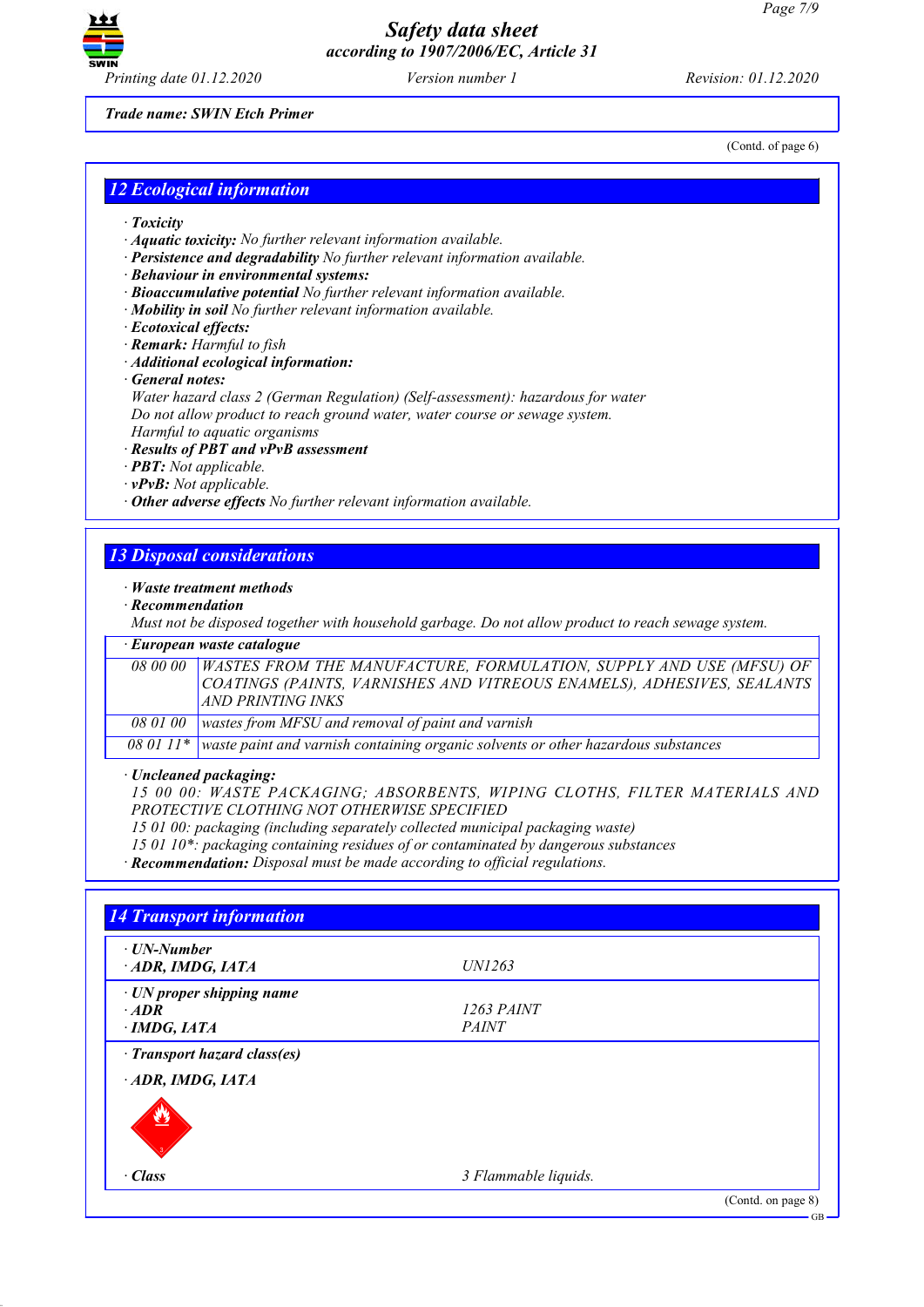

*Printing date 01.12.2020 Version number 1 Revision: 01.12.2020*

*Trade name: SWIN Etch Primer*

|                                                   | (Contd. of page 7)                               |  |
|---------------------------------------------------|--------------------------------------------------|--|
| $\cdot$ Label                                     | 3                                                |  |
| · Packing group                                   |                                                  |  |
| ADR, IMDG, IATA                                   | II                                               |  |
| · Environmental hazards:                          |                                                  |  |
| $\cdot$ Marine pollutant:                         | No                                               |  |
| · Special precautions for user                    | Warning: Flammable liquids.                      |  |
| · Hazard identification number (Kemler code):     | 33                                               |  |
| · EMS Number:                                     | $F-E,S-E$                                        |  |
| · Stowage Category                                | $\boldsymbol{B}$                                 |  |
| Transport in bulk according to Annex II of Marpol |                                                  |  |
| and the IBC Code                                  | Not applicable.                                  |  |
| · Transport/Additional information:               |                                                  |  |
| $·$ <i>ADR</i>                                    |                                                  |  |
| $\cdot$ Limited quantities (LQ)                   | 5L                                               |  |
| $\cdot$ Excepted quantities (EQ)                  | Code: E2                                         |  |
|                                                   | Maximum net quantity per inner packaging: 30 ml  |  |
|                                                   | Maximum net quantity per outer packaging: 500 ml |  |
| · Transport category                              | $\overline{c}$                                   |  |
| · Tunnel restriction code                         | D/E                                              |  |
| $\cdot$ IMDG                                      |                                                  |  |
| $\cdot$ Limited quantities (LQ)                   | 5L                                               |  |
| $\cdot$ Excepted quantities (EQ)                  | Code: E2                                         |  |
|                                                   | Maximum net quantity per inner packaging: 30 ml  |  |
|                                                   | Maximum net quantity per outer packaging: 500 ml |  |
| · UN "Model Regulation":                          | UN 1263 PAINT, 3, II                             |  |

### *15 Regulatory information*

*· Safety, health and environmental regulations/legislation specific for the substance or mixture*

*· Directive 2012/18/EU*

*· Named dangerous substances - ANNEX I None of the ingredients is listed.*

*· Seveso category P5c FLAMMABLE LIQUIDS*

*· Qualifying quantity (tonnes) for the application of lower-tier requirements 5,000 t*

*· Qualifying quantity (tonnes) for the application of upper-tier requirements 50,000 t*

*· REGULATION (EC) No 1907/2006 ANNEX XVII Conditions of restriction: 3*

*· DIRECTIVE 2011/65/EU on the restriction of the use of certain hazardous substances in electrical and electronic equipment – Annex II*

*None of the ingredients is listed.*

*· Chemical safety assessment: A Chemical Safety Assessment has not been carried out.*

### *16 Other information*

This information is based on our present knowledge. However, this shall not constitute a guarantee for any *specific product features and shall not establish a legally valid contractual relationship.*

*· Relevant phrases*

*H226 Flammable liquid and vapour.*

*H302 Harmful if swallowed.*

*H304 May be fatal if swallowed and enters airways.*

*H312 Harmful in contact with skin.*

*H315 Causes skin irritation.*

*H317 May cause an allergic skin reaction.*

(Contd. on page 9)

GB